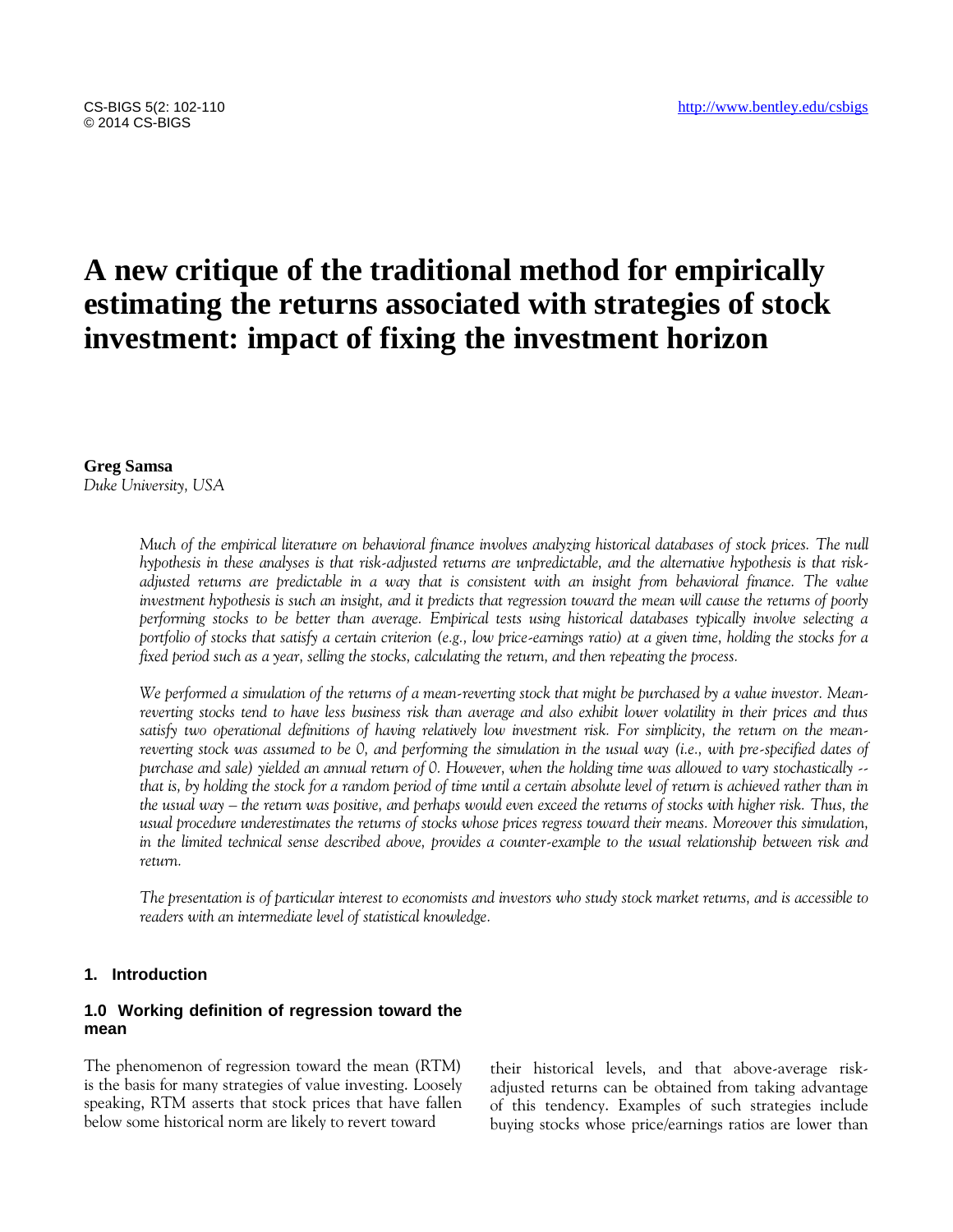usual, whose price/sales ratios are lower than usual, and whose dividend yields are higher than usual.

The phenomenon of RTM is rather counter-intuitive, and so we begin with an illustration of its cause.

#### **1.1 Example of RTM**

For clarity of exposition, this example of RTM is taken from a field outside economics. Let  $Y_i$  be the results of an intelligence test taken at time "i". Further, assume that on any given day the observed test results are the sum of a true level of intelligence T and a random error term  $\mathrm{E_{i}.}$ In practice,  $Y_i$  is observable, whereas T and  $E_i$  are not. Although an over-simplification, much of the "classical measurement theory" used to describe the results of psychometric tests in fact uses this model:  $Y_i = T + E_i$ .

The next step in developing the classical "errors in variables" model is to account for variation. People vary in their levels of intelligence, and this is accounted for by the distribution of T. For example, T might be assumed to have a Gaussian distribution with mean 100 and standard deviation  $\sigma$ <sub>T</sub>=10. (As will become apparent, the particular shape of the distribution is much less important than its standard deviation.) Under this assumption, approximately 95% of people have an "intelligence quotient" (IQ) that falls between 80 and 120.

The other element of variation in the model is variation within individuals. Recognizing that observed scores will vary from test to test, even among the same person,  $E_i$  is assumed to have a Gaussian distribution with mean 0 and standard deviation  $\sigma_{\rm E}=10$ . (As will become apparent, the particular shape of the distribution is much less important than its standard deviation.)

The values of  $E_i$  are assumed to be uncorrelated with each other, and also uncorrelated with the true value T. For each person, the observed IQ scores should be distributed around the true IQ value of T. For example, for a person with a true IQ value of 120, 95% of observed scores are expected to fall between 100 and 140.

To illustrate the mechanism of RTM, suppose that exactly 1% of all observed values have a measurement error of 20, that exactly 1% of all observed values have a measurement error of -20, and that exactly 98% of all observed values have a measurement error of 0. Moreover, assume that 1,000,000 people have a true IQ of 100, 10,000 people have true IQ values of 120, and that 100 people have true IQ values of 140. The same distributions are assumed to hold for people with belowaverage intelligence. Table 1 below illustrates what will be observed.

Moving across the rows of the table, each is centered on the appropriate observed value. For example, the row of people with true IQ of 120 is centered on the observed value of 120 – in other words, people with true IQ of 120 are expected, on average, to also have observed IQ values of 120. This is consistent with intuition.

**Table 1.** Simplified illustration of regression toward the mean

|                | $Y = 60$ | $Y = 80$ | $Y_i = 100$ | Y.=120 | Y.=140 |
|----------------|----------|----------|-------------|--------|--------|
| True $IO=60$   | 98       |          |             |        |        |
| True $IO = 80$ | 100      | 9,800    | 100         |        |        |
| True $IO=100$  |          | 10,000   | 980,000     | 10,000 |        |
| True $IO=120$  |          |          | 100         | 9,800  | 100    |
| True $IQ=140$  |          |          |             |        | 98     |

Now moving down the columns of the table, consider the people with observed test scores of 120. Many more of these people will have true IQ scores of 100 than will have true IQ scores of 140. The same phenomenon works in reverse for people with observed IQ scores of 80 – many more of these people will have true IQ scores of 100 than will have true IQ scores of 60. Moreover, the reason is obvious: so many more people have true IQ values near the mean value of 100 than have true IQ values that are far in the extreme.

Because of the lack of correlation among the various terms in the model, when the intelligence test is readministered the expected value of  $\mathrm{E}_2$  is expected to be 0, regardless of the true value and regardless of the value of  $E_1$ . Accordingly, upon re-administration of the IQ test at time 2, we expect to observe values that are centered on their true values. For people with observed IQ scores of 120, the expected IQ score at time 2 is slightly less than 110 – that is, reflecting that approximately half the individuals in question have true values of 100 and approximately half the individuals in question have true values of 120. This isn't necessarily consistent with intuition – although it isn't surprising that (in general) people with high observed IQ scores at time 1 are smart, what is surprising is that they are not as smart as they look.

This demonstration is not essentially different when utilizing actual Gaussian distributions. Indeed, it is not essentially different when using any distribution that is concentrated towards its center rather than its extremes. The fundamental cause of RTM is the lack of correlations among the various error terms in the model.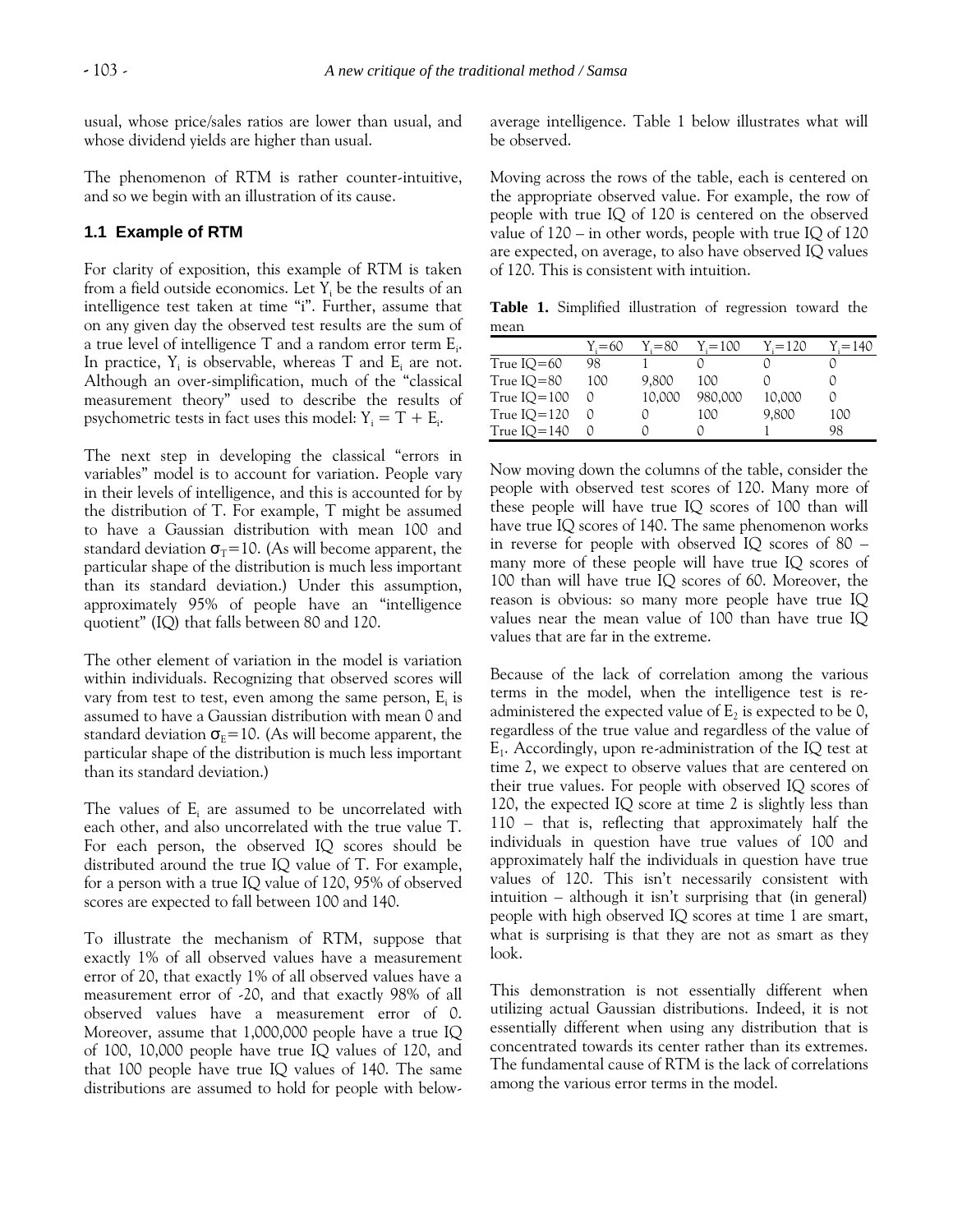## **1.2 Extension to economics and investment**

A similarly motivated errors in variables model can be applied to economic phenomena such as corporate performance and stock returns. For example,  $Y_i$  might denote annual return on invested capital. Then, the principle of RTM would suggest that those corporations that are earning lower-than-average returns will improve their relative position over time, whereas those corporations that are earning higher-than-average returns will do the opposite. For example, if the average return on invested capital for AMD is 5% and the same average return for Intel is 20%, the principle of RTM suggests that AMD's returns will tend to increase toward 12% whereas Intel's returns will tend to decrease toward 12%. The reason that this phenomenon is counter-intuitive remains the same – as depicted in the example, Intel truly is a better company than AMD – what is counterintuitive is that it is not as much better as it appears.

Following this same logic, what is expected to happen to companies with lower than average earnings growth and lower than average price-earnings ratios? The answer is that both values will (on average) regress upward toward their population means, thus resulting in superior returns. All value-based strategies utilize this same insight, in one way or another.

## **1.3 Philosophical basis for the errors in variables model**

Although simplistic, the errors in variables model is crucial to the development of modern portfolio theory. In particular, if it is assumed that the stock market is a "perfect market" (e.g., with large numbers of wellinformed investors, none of whom are large enough to affect prices), then it follows that the current stock price Yi represents all available information. (Otherwise, arbitrage will push the price toward its true value.) Moreover, it follows that at the next time point stock prices will only change in response to the new information  $E_{i+1}$ . This new information – for example, a tsunami, a change in government policy -- is unpredictable (i.e., otherwise, it would have already have been discounted by the previous  $Y_i$ ). Accordingly, the series of perturbations (i.e., "shocks", "errors") is uncorrelated both with one another and with the true value T. Once this errors in variables structure is assumed, the other main elements of modern portfolio theory (e.g., the capital asset pricing model, the efficient frontier) become logical consequences (Teebagy, 1998).

From a statistical perspective, the result of the errors in variables model is that stock prices follow a "random walk", such as a drunk might take. When comparing the paths taken by the stock prices of various companies, the decisive factor is  $\sigma_{E}$ . When  $\sigma_{E}$  is small, as is the case for established companies with dependable prospects, the stochastic path followed by the stock price is merely tipsy. On the other hand, when  $\sigma_E$  is large, as is the case for more speculative endeavors, the stochastic path followed by the stock price is so drunk that it is a wonder that it doesn't pass out on the spot.

People prefer the company of social drinkers to that of sloppy drunks, and investors are no exception. Partygoers demand compensation for putting up with drunks – discerning readers can extend this analogy on their own if desired. Investors are no different – they demand higher returns for holding stocks whose variability is higher than average. The investment decision then becomes a tradeoff between risk and return – the key question being "How much volatility is an investor willing to accept in order to achieve a desired rate of return?".

In this intellectual structure, volatility in prices (technically, expected volatility in future prices, for which volatility in past prices is often taken as the best available surrogate) is considered to be synonymous with risk. Nothing else about the company matters – not its products, not its management, not its customers – nothing else at all. The rationale is that all this other information has already been accounted for in the current stock price.

# **1.4 Critique**

The counter-argument, perhaps best elucidated by Warren Buffet, is in two parts (Buffett, 2001). First, that risk is not a statistical phenomenon pertaining to volatility in stock prices, but instead is a fundamental attribute of the companies in question. For example, the price of the Coca Cola company stock (KO) usually has low volatility, because its product is in high demand regardless of the vagaries of the economic cycle. If the price of KO is suddenly cut from \$60 per share to \$30 during a stock market panic it will become a bargain. Because they purchased the stock so cheaply, investors will have less "risk" of failing to meet their long-term financial goals (i.e., Buffet's operational definition of risk). However, a believer in modern portfolio theory should conclude the exact opposite. Because prices are assumed to discount all available information, the new price of \$30 isn't a bargain – indeed, by definition bargains cannot exist. Moreover, the rapid drop in price has increased the estimate of price volatility accordingly, the stock has become "riskier" than before and thus should be less attractive, all else being equal.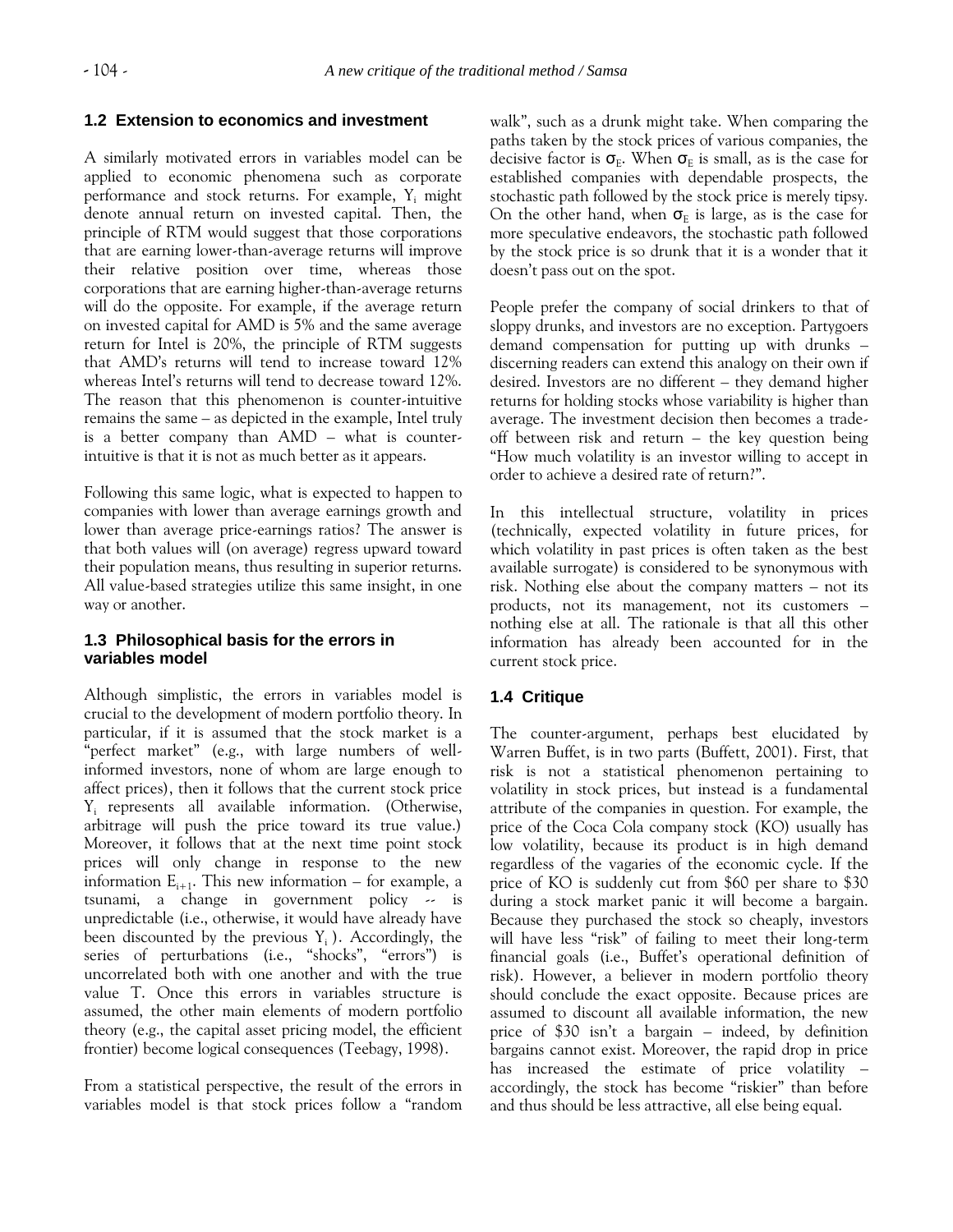The second portion of the argument is that savvy investors can identify and profit from temporary mismatches between  $Y_i$  and T, such as the drop in price of KO during a market panic. The performance of Mr. Buffet's investments over the years lends his argument additional support.

# **1.5 Design of a critical experiment**

On first examination, an empirical test comparing these two theories should be straightforward. One theory holds that stock prices follow a random walk, and thus are essentially unpredictable.

Another theory holds that stock prices are predictable in a certain way. For example, if the theory is that companies with relatively high dividend yields will outperform the market (in a risk-adjusted sense), then the steps in the algorithm to test this hypothesis are as follows:

- 1. Define the strategy in sufficient detail to be implemented by computer (e.g., select all stocks whose current dividend yield is at least 5%),
- 2. Using a database, select (and pretend to buy) all stocks with the desired characteristics as of a certain date such as 1/1/2000,
- 3. Hold the stocks for a specified period such as 1 year,
- 4. Using the same database, pretend to sell these stocks as of a certain date such as 12/31/2000,
- 5. Based on the difference between the purchase and sales prices (plus any dividends received), calculate a hypothetical rate of return for the time period in question,
- 6. Repeat the process for multiple time periods (e.g., 1/1/2001-12/31/2001, 1/1/2002-12/31/2002, etc.),
- 7. Using the data from all the time periods, calculate an estimated rate of return, plus a standard deviation,
- 8. Use this latter standard deviation as an input to riskadjust the estimated rate of return,
- 9. Compare the risk-adjusted return of the strategy with that of the overall market. If the strategy being tested outperforms the market the theory is supported – otherwise, not.

## **1.6 Critique of step 1 of the critical experiment**

Many of the steps in the above algorithm have been criticized. First, defining strategies in sufficient detail to be implemented by computer is not at all simple. For example, suppose that the analyst recognizes that actual value investors don't simply buy every stock with a high dividend yield, but instead try to select those stocks of companies whose dividends are sustainable and growing. (They especially try to exclude companies whose dividends are likely to be cut.) Sustainability might be made operational using a "dividend payout ratio" of dividends divided by distributable earnings. However, any estimate of earnings – including an estimate of distributable earnings – depends on accounting assumptions. If stocks are to be selected by computer, these accounting assumptions cannot be analyzed with as much insight as an actual investor would apply.

Even if earnings could be adequately defined, the problem of earnings volatility remains. When calculating the dividend payout ratio, should the algorithm use the current year's earnings, next year's expected earnings, an average of the last 5 years' earnings, or something else entirely? The upshot of these concerns is that the strategies being tested are gross over-simplifications of how actual investors proceed. Since the strategies that are being tested are pale imitations of those used by actual investors, statistical power will be reduced. In particular, if a study fails to demonstrate the benefit of value investing, does this mean that the strategy of value investing has been refuted or does it only show that what has failed is a poor imitation of value investing?

Apart from the fact that it is such a rich data source, one of the reasons that economists initially decided to study the stock market was to test whether something approximating a perfect market actually exists. Since they hoped that it did, the fact that their tests had low power didn't necessarily concern them.

# **1.7 Critique of steps 2 and 4 of the critical experiment**

Actual investors don't necessarily receive the prices provided by databases. For example, for thinly-traded companies there is often a large spread between the bid and asked prices, and those prices often change when an actual trade is attempted. This phenomenon calls into the research that purports to demonstrate the superior performance of small-capitalization stocks. It also calls into question the returns of stocks purchased during much of the Great Depression of the 1930s – since so few shares of stock were traded that the prices quoted in the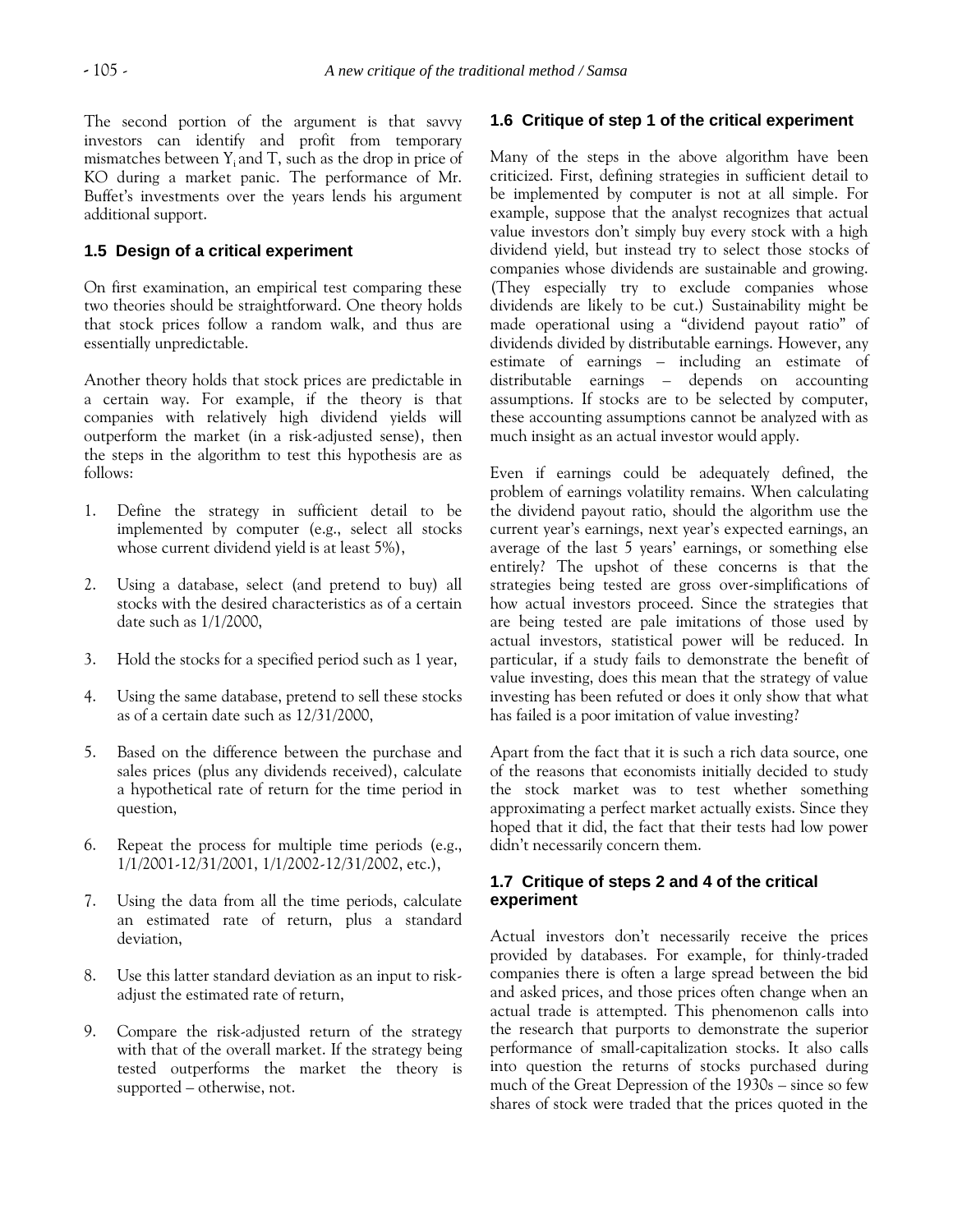databases weren't necessarily real. Finally, it calls into question the prices at the height of financial panics – since markets tend to freeze and executing trades isn't necessarily feasible. The common thread of this criticism is that extreme prices in stock market databases aren't necessarily exploitable in real time.

Not all databases are created equal. One common problem with databases is survival bias – for example, suppose that a database is developed in 2010 covering the period from 2000-2009. If the database starts with companies that existed as of 12/31/2009, it will have deleted all of the companies that went bankrupt during the decade in question. The performance of investment strategies that buy stock in companies at risk of bankruptcy will be artificially inflated.

# **1.8 Critique of step 5 of the critical experiment**

Actual investment returns involve slippage, some sources of which include commissions and taxes. These are particularly problematic for strategies that involve lots of short-term trades.

## **1.9 Critique of step 6 of the critical experiment**

Although conceptually straightforward, selecting the years to be compared can be problematic. From a statistical perspective, the larger the sample size, the better the resulting inference is. On the other hand, the earlier the period in question, the greater the difference is between the data being used and the present-day market. "How far back the analysis should go" is a matter of debate.

# **1.10 Critique of step 7 of the critical experiment**

A technical issue is whether, once results are obtained for each year in question, they should simply be averaged (i.e., arithmetic mean) or whether a geometric mean should be used instead. The usual (i.e., arithmetic) mean is the easier to calculate, but the geometric mean more closely approximates the returns that investors will actually receive.

# **1.11 Critique of step 8 of the critical experiment**

The question of how to properly risk-adjust the returns obtained by the above algorithm is a matter of debate among economists, and is not considered in detail here. As an example of the issues being discussed, suppose that an "ugly" strategy of selecting small companies at significant risk of bankruptcy appears to provide superior risk-adjusted returns. Most investors would shy away from implementing such a strategy, if for no other reason than it would be difficult to exit the trade in case they unexpectedly needed their money. Such a "liquidity risk" might not be adequately captured by the risk-adjustment procedure, thus over-estimating its performance.

# **1.12 Critique of step 9 of the critical experiment**

Although more of a technical issue than an insurmountable methodological problem, there still remains the question of determining the proper standard of comparison (e.g., large-capitalization stocks, midcapitalization stocks, American companies, international companies) for the strategy being tested. Ideally, this comparison should also reflect the elements of slippage noted above.

As described, the above algorithm truly is a critical experiment in the sense used by Popper and other philosophers of science – the hypothesis that the strategy in question outperforms the market can potentially be falsified by the data. In other words, if the results of step 9 are negative, the experiment stops. However, in practice if one version of the investment strategy fails, the researcher is likely to tinker with it and re-test. Often, many different versions of the strategy are tested and, indeed, some analysts assert that this is a virtue and that the final strategy is thus "optimized". However, it is wellknown within the statistical community that this approach consistently leads to "over-fitting", and that the performance of such "optimized" models will be grossly over-stated. Not only are "past results no guarantee of future performance", past results are almost guaranteed to over-state future performance. Combining over-fitting with leverage led to the Long Term Capital Management collapse, among other financial disasters.

# **1.13 A new critique**

The discerning reader will have noticed that the literature contains criticisms of every step in the above algorithm with the exception of the innocent-sounding step 3 (hold the stocks for a specified period such as a year). Apart from being intuitively natural, the original motivation for fixing the holding period was based on economic theory. Specifically, stocks are often held until a specific date – for example, an "investment horizon" might close on the date of a scheduled retirement, on the date that the investor expects to enter college, etc. Much of investment theory begins by fixing the investment horizon.

However, in actual practice investors seldom buy and sell stocks on pre-specified dates. They try to time their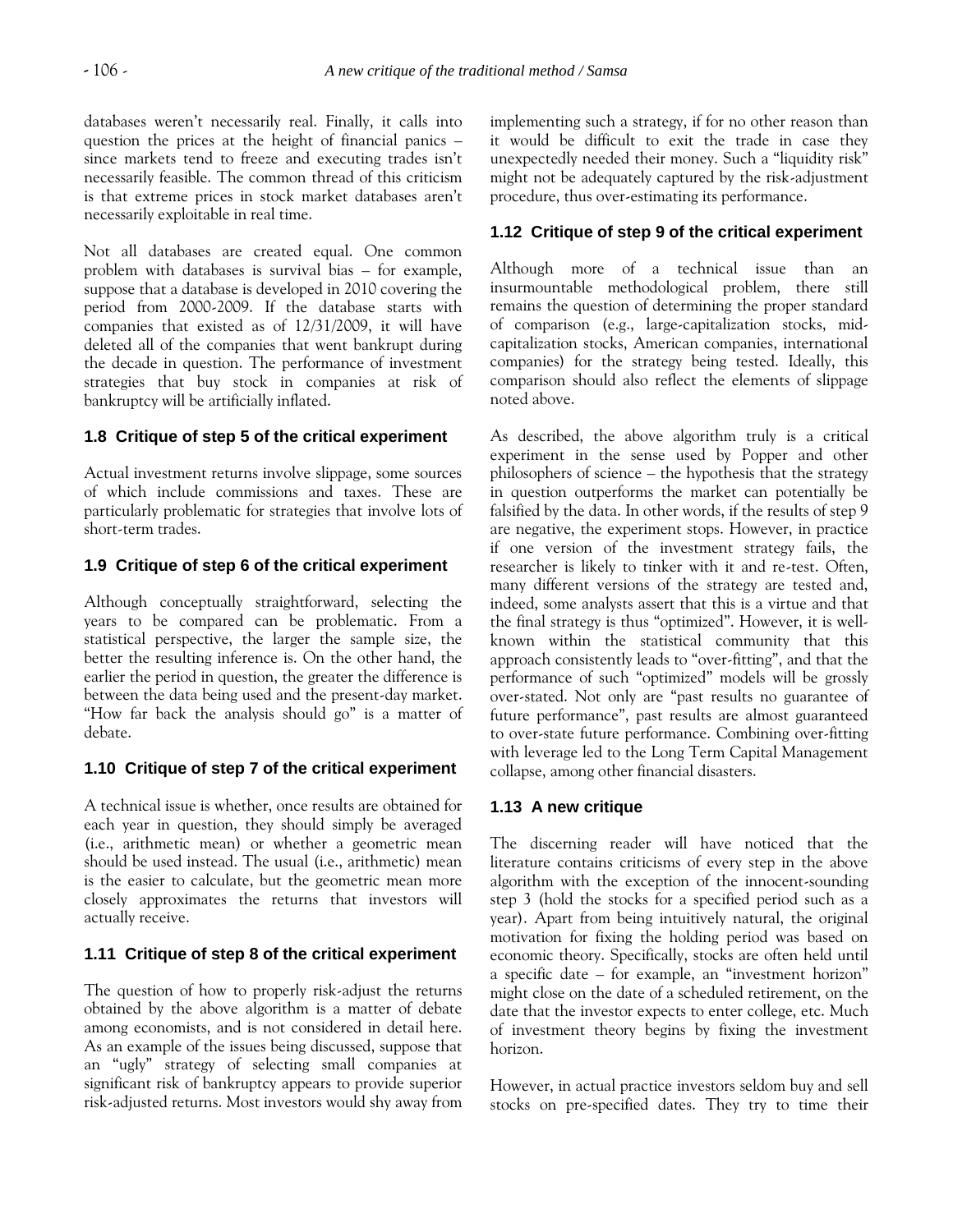buying in order to obtain bargains, and they try to wait until the stocks they hold become over-valued before they sell. (If they need to withdraw money at the same time as a stock market crash, these investors might borrow money using their stocks as collateral rather than selling them at poor prices.) If they succeed in "timing the market", their returns will exceed those of the strategy of buying and selling at pre-specified dates. Indeed, the greater the volatility in the stocks that they hold, the greater the potential increase is in returns associated with buying and selling opportunistically, and the greater the loss is in statistical power associated with performing assessments in the usual fashion.

#### **2. Methods**

#### **2.1 Safe haven companies**

The debate between supporters of modern portfolio theory and those of value investing basically amounts to one between nihilists and fundamentalists. The assertion that all available information is contained in the current stock price is essentially nihilistic – as it asserts that the fundamental elements of the company (e.g., its business model, its management) don't matter. Fundamentalists argue the reverse – not only does this information matter but, although it might be ignored by the market in the short-term, truth about long-term corporate performance will eventually win out.

There is one point about which these two schools of thought agree – namely, that stocks of "safe-haven" companies such as Coca Cola (KO), Johnson & Johnson (JNJ) and Consolidated Edison (ED) have lower risk than average. The nihilists base their opinion on the low level of volatility in their stock prices. Fundamentalists base their opinion on the fact that these are large, wellfinanced companies that offer products that consumers must continually repurchase (e.g., soft drinks, electric power).

In practice, the prices of safe-haven companies evidence a stronger tendency to regress towards the mean than do most others. One explanation for this phenomenon is that, because their stream of earnings and dividends is so predictable, their "intrinsic value" can be estimated with a much higher degree of accuracy than is the case for other companies. Indeed, the prices of these stocks most often depart from this intrinsic value because of the view that large institutional investors have about the other stocks in the market. When these investors are feeling speculative, they sell the safe haven stocks in order to raise money to buy other companies. When these investors are stricken with panic, they do the opposite. At any point in time, there are always at least a few investors that serve to push the prices of these stocks back toward their equilibrium value. Most particularly, when the stock market engages in one of its bouts of speculative excess, there are always some investors that are looking to pick up stocks like KO, JNJ and ED on the cheap. For example, if it is generally agreed that the intrinsic value of KO is \$50 per share, these investors would become somewhat interested if the price drops to \$45, more interested if the price drops to \$40, extremely interested if the price drops to \$35, etc. This amounts to a tendency for historically low prices to regress toward their mean – a trend that becomes increasingly strong as the price diverges from its intrinsic value.

The goal of "safe-haven value investors" is to buy safehaven companies at prices below their intrinsic value, to hold these companies until their prices exceed their intrinsic values, and thus to obtain superior risk-adjusted returns. Nihilists deny that it is possible for any strategy to obtain superior risk-adjusted returns. Empirical testing, using the above-described algorithm, hasn't been definitive. In general, and consistent with a broader literature on behavioral finance, such value-based strategies do tend to outperform the market, but by only a modest amount. This relative outperformance supports the positions of both parties. The fundamentalists point to the outperformance and, indeed, an entire industry has developed around the idea of behavioral-financed-based investment. The nihilists point to the modest levels of outperformance as evidence of how difficult it is to "beat the market", and hold out the possibility that more sophisticated methods of risk-adjustment would cause the apparent outperformance to disappear altogether.

#### **2.2 Mathematical model for safe-haven stocks**

As a model of the behavior of the prices of safe-haven stocks, assume that the price at time "i" depends on three factors: (a) the previous price  $Y_{i-1}$ ; (b) a random error term  $E_i$  (uncorrelated with either  $T$  or the random errors at other time points); and (c) a term  $\alpha$  (with  $\alpha > 0$ ) representing the impact of regression toward the mean. Specifically:

$$
Y_i = Y_{i \cdot 1} + \alpha (T \cdot Y_{i \cdot 1}) + E_i.
$$

When the price at time i-1 is less than intrinsic value, (T- $Y_{i-1}$ ) will exceed 0, as will the term  $\alpha(T-Y_{i-1})$ . The impact of  $\alpha(T-Y_{i-1})$  will be to push the next price toward intrinsic value.

The role of  $E_i$  is consistent with that of the errors in variables model – it represents the impact of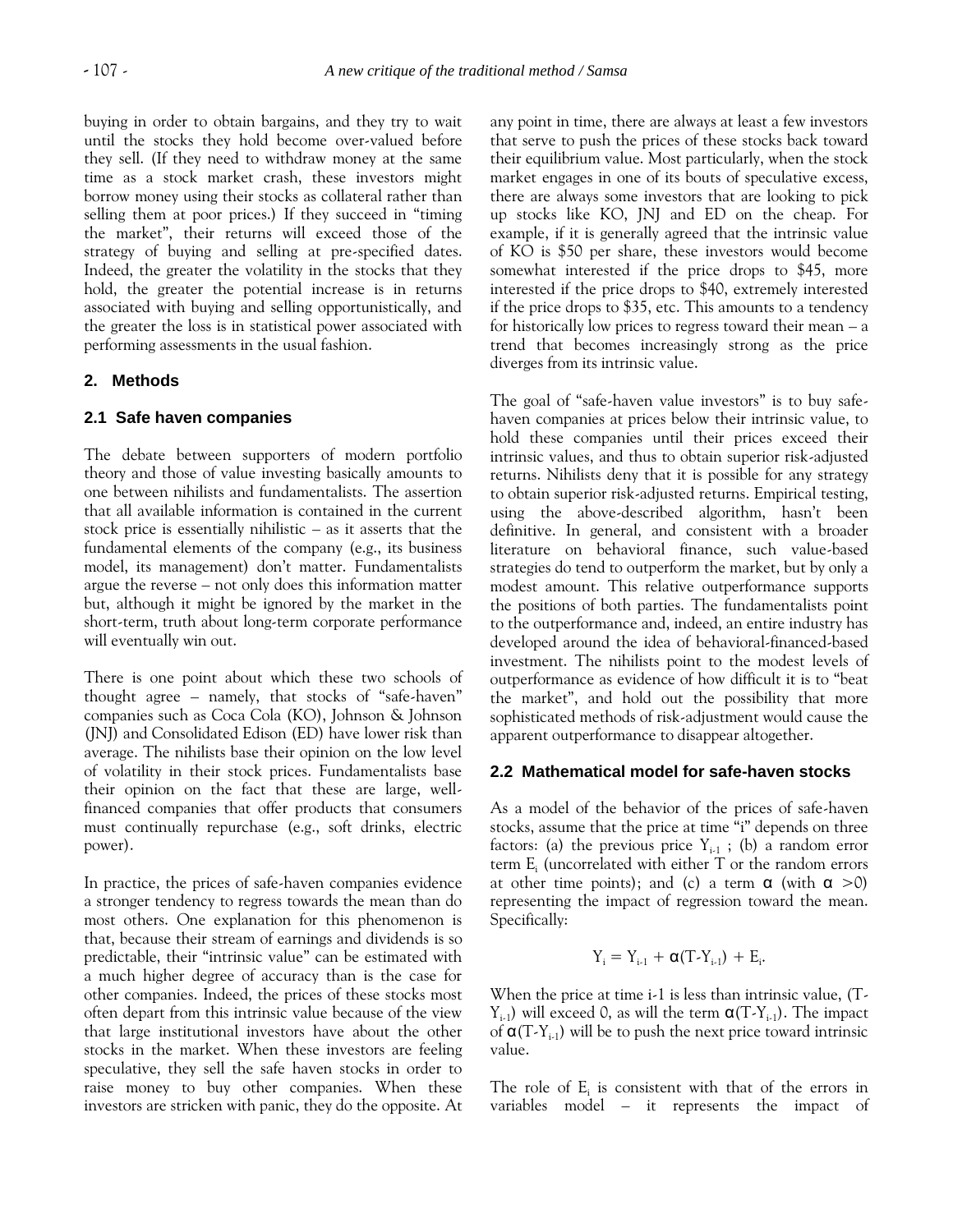unpredictable events on the stock price. Indeed, the most important difference between the current model and the errors in variables model is the tendency of prices to regress toward their mean.

Value investors, in general, attempt to purchase stocks when  $(T-Y_{i-1}) > 0$ , and it is straightforward to demonstrate that doing so would achieve superior returns. However, consistent with the nihilists, we assume that it is impossible to consistently identify when  $(T-Y_{i-1})$  exceeds 0 and, instead, assume that the investor purchases stocks when their price equals their intrinsic value  $(T=Y_{i-1})$ .

Accordingly, we have assumed that investors have no particular edge in stock selection, only that they can accomplish the straightforward task of identifying meanregressing safe-haven stocks, and that their decisions about which mean-regressing stocks to select are no worse than average.

Finally, we assume that the supply of safe-haven stocks selling at no more than their intrinsic value is unlimited. (The plausibility of this assumption is discussed later.) In particular, we assume that if investors decide to sell a safe-haven stock that they own, there is always another one that can be bought.

## **2.3 A strategy for trading safe-haven stocks**

Assume that the investor has a relatively long investment horizon such as 10 years, each of which consists of 250 trading days. On trading day 1, the investor purchases the stock at its intrinsic value. The holding period is indefinite – the investor will sell the stock when its return is R.

For example, if  $R=4\%$  and the stock is purchased at \$100, the investor will sell the first time the stock price reaches \$104. Once the stock is sold, another stock with similar characteristics is bought and the process is repeated. At the end of the investment horizon, the stock that the investor owns is sold, regardless of price.

#### **2.4 Expected returns from the strategy**

The intrinsic value of actual safe-haven companies is expected to increase over time, due to the compounded growth of their earnings. Here, for simplicity, we have assumed that the intrinsic value remains constant.

Accordingly, if the nihilists are correct the expected return of this strategy, estimated by following the returns of a hypothetical large cohort of investors each having an investment horizon of 10 years, should be 0.

On the other hand, if the observed return exceeds 0, we will have demonstrated that the returns of low-risk companies can be enhanced by taking advantage of the stochastic nature of their prices. Primarily, this will serve to illustrate the new critique of step 3 of the testing algorithm. But secondarily, and in the limited sense defined above, this will also provide a counter-example to the investment maxim that in order to obtain increased gains investors must always accept increased risk.

#### **3. Results**

Table 2 presents results under the following scenarios. The investment is purchased at the intrinsic value of \$100. The distribution of the errors is Gaussian with mean 0 and standard deviation 1. The parameter representing regression toward the mean,  $\alpha$ , is 0.01. The investment horizon is 10 years (2,500 trading days). If the price exceeds the threshold value, a profit is taken and the simulation is re-set – that is, another stock is purchased at \$100. On day 2,500 the stock is sold. For example, setting the threshold value to \$101, on average the value of the investment at day 2,500 is \$224, for an absolute return of \$124 (i.e., \$224 minus the original \$100).

For the above set of parameters, as the threshold value decreases the absolute return increases. For a threshold value of \$101, the absolute return of \$124 corresponds to an annualized return exceeding 8%. Please note that this \$124 is an excess return – that is, an excess return above the 0% that would be expected from a buy-hold strategy, since it is assumed that the intrinsic value is unchanged over the course of the simulation.

**Table 2.** 10-year absolute returns, keeping the purchase price of \$100 constant, varying the threshold value

| Threshold value | Absolute 10-year return |
|-----------------|-------------------------|
| \$101           | \$124                   |
| \$102           | \$117                   |
| \$103           | \$109                   |
| \$104           | \$101                   |
| \$105           | \$93                    |

Table 3 illustrates that the impact of the "noiseharvesting" element of this strategy exceeds that of a "stock-selection" element. Purchasing mean-regressing stocks with intrinsic values of \$100 for \$95 leads to an absolute return of \$163, but purchasing the same stocks for \$100 still leads to an absolute return of \$124.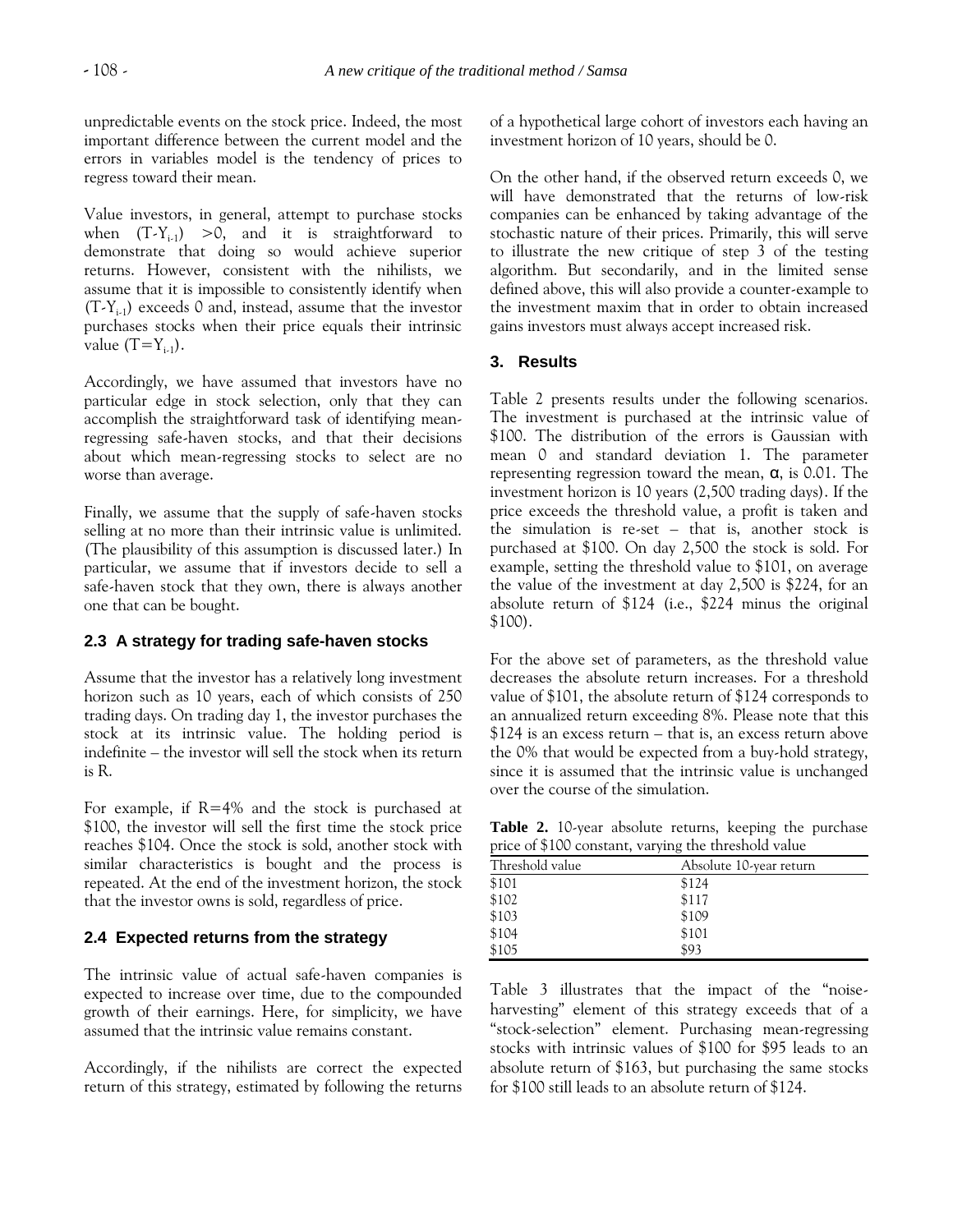| value of \$101 constant, varying the purchase price |                         |  |  |
|-----------------------------------------------------|-------------------------|--|--|
| Purchase price                                      | Absolute 10-year return |  |  |
| \$99                                                | \$132                   |  |  |
| \$98                                                | \$140                   |  |  |
| \$97                                                | \$147                   |  |  |
| \$96                                                | \$154                   |  |  |
| \$95                                                | \$163                   |  |  |

**Table 3.** 10-year absolute returns, keeping the threshold value of \$101 constant, varying the purchase price

#### **4. Discussion**

Our primary purpose here is to illustrate a new critique of much of the literature on investment returns – namely, that by assuming that investors hold stocks for a fixed period of time, their returns will be underestimated. This critique only holds for the subset of the stocks in the market that exhibit mean reversion. Nevertheless, and only in a limited technical sense, this phenomenon provides a counter-example to the usual relationship between risk and return. Mean-reverting stocks have less business risk than average, and also exhibit lower volatility in their prices. Nevertheless, "harvesting their volatility" can increase their returns notably.

Our demonstration has a number of limitations. First, the model for the price behavior of mean-regressing stocks is simplistic. For example, it does not address the phenomenon of price momentum. In particular, momentum would serve to undermine the process of regression toward the mean during the period for which momentum causes a stock's price to increasingly diverge from its intrinsic value.

Moreover, our distributional assumptions do not reflect the possibility of occasional price crashes. For example, the oil giant BP would have been a natural candidate for mean reversion, right up until the Gulf oil spill. This is particularly problematic as the strategy being tested is "short volatility" – and being "short of" anything carries within it a non-trivial set of dangers.

Second, the parameters of our model were chosen for purposes of illustration, and were not empirically estimated. In particular, if the variability of the error term E in our model is unrealistically large, so will be the impact of regression toward the mean. Our simulations demonstrate the presence of an effect, but do not necessarily estimate its magnitude.

Third, since this paper is not primarily concerned with the empirical performance of actual investment strategies, we have not engaged in the traditional databased assessment of the returns associated with the above strategy. Interested readers are encouraged to perform such a test, if desired.

Fourth, embedded within our model is a strong assumption – namely, that an identically-performing replacement can be found whenever a stock is sold. In one sense, such an assumption is unrealistic as the most extreme mean-reverting stocks (e.g., the "refrigerator and medicine cabinet stocks") evidence a strong correlation among their prices. On the other hand, such an assumption is consistent with the well-documented phenomenon of "sector rotation" – presumably, an investor could always find an out-of-favor sector and then select a high-quality company within that sector under the assumptions that: (a) the current stock price is probably no higher than its intrinsic value; and (b) because the company is of high quality, it will eventually be in sufficient demand among investors to cause the phenomenon of regression toward the mean.

Finally, when taken literally, the strategy being tested would suffer considerable slippage due to commissions and taxes. However, it is equally applicable to longer time frames. Presumably, the investor would want the time frame to be long enough to comfortably avoid overtrading, yet short enough so that there remains volatility to be harvested. A medium-term implementation of this strategy might involve writing covered call options. Such options would: (a) immediately monetize the impact of price volatility; (b) minimize the impact of being short volatility by buying only high-quality companies whose prices are expected to recover from temporary declines; and (c) not worry the investor when the stock in question is called away, as this imply that a large (and presumed temporary) rise in the stock's price (e.g., above the stock's intrinsic value) has already taken place.

In summary, investors (as differentiated from pure speculators) all attempt to buy stocks at reasonable prices and must all cope with price volatility. Value investors hope that volatility will temporarily push the price of stocks so low that they can buy with a margin of safety (i.e. *at far below their intrinsic values*). Whether this can be done consistently is a subject of debate. What we have contributed to this debate is a counter-example – demonstrating that excess risk-adjusted returns are possible by using a volatility-harvesting strategy *even when stocks are purchased at their intrinsic values* (so long as their prices exhibit the tendency to regress toward their means). Of course, nothing in this paper constitutes actual investment advice, and the fact that we have demonstrated this counter-example (albeit under restrictive assumptions) doesn't necessarily imply that readers should try this with their own money.